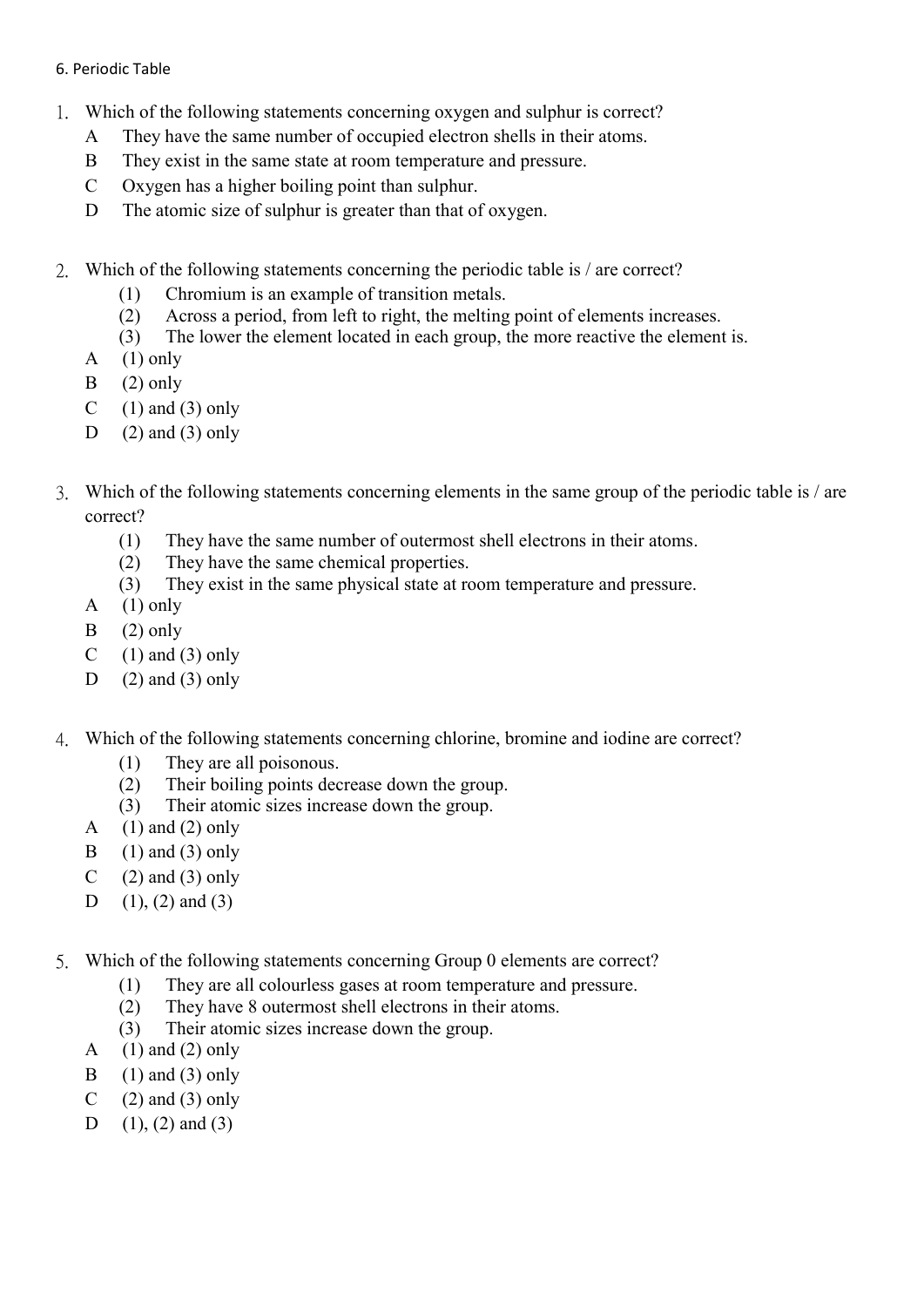- 6. The atomic number of element X is 19. Which of the following statements concerning X are correct?
	- (1) X tarnishes when exposed to the air.
	- (2) X reacts vigorously with water.
	- (3) X is a Period 3 element.
	- A  $(1)$  and  $(2)$  only
	- B  $(1)$  and  $(3)$  only
	- C  $(2)$  and  $(3)$  only
	- D  $(1)$ ,  $(2)$  and  $(3)$
- 7. Which of the following statements about calcium, strontium and barium are correct?
	- (1) Their reactivity increases with relative atomic mass.
	- (2) They react with cold water liberating hydrogen.
	- (3) Aqueous solutions of their hydroxides are alkaline.
	- A  $(1)$  and  $(2)$  only
	- $\text{B}$  (1) and (3) only
	- C  $(2)$  and  $(3)$  only
	- D  $(1)$ ,  $(2)$  and  $(3)$
- 8. Which of the following statements concerning boiling points are correct?
	- (1) Water boils at a higher temperature than carbon dioxide.
	- (2) Argon boils at a higher temperature than helium.
	- (3) Potassium boils at a higher temperature than sodium.
	- A  $(1)$  and  $(2)$  only
	- B  $(1)$  and  $(3)$  only
	- C  $(2)$  and  $(3)$  only
	- D  $(1)$ ,  $(2)$  and  $(3)$
- 9. A solid element X has a melting point below 100 °C. It is stored in paraffin oil in the laboratory. X is likely to be a
	- A Group I element.
	- B Group II element.
	- C Group III element.
	- D Group IV element.
- 10. Rubidium is below potassium in the periodic table. Which of the following statements concerning rubidium is correct?
	- A Rubidium reacts with water vigorously.
	- B The atomic size of rubidium is smaller than that of potassium.
	- C All compounds of rubidium are coloured.
	- D Rubidium is less reactive than potassium.
- 11. Barium (Ba) belongs to Group II of the periodic table. Which of the following methods is the most suitable for the extraction of barium?
	- A Electrolyzing an aqueous solution of barium chloride
	- B Electrolyzing molten barium chloride
	- C Reducing barium oxide with carbon
	- D Roasting barium sulphide in air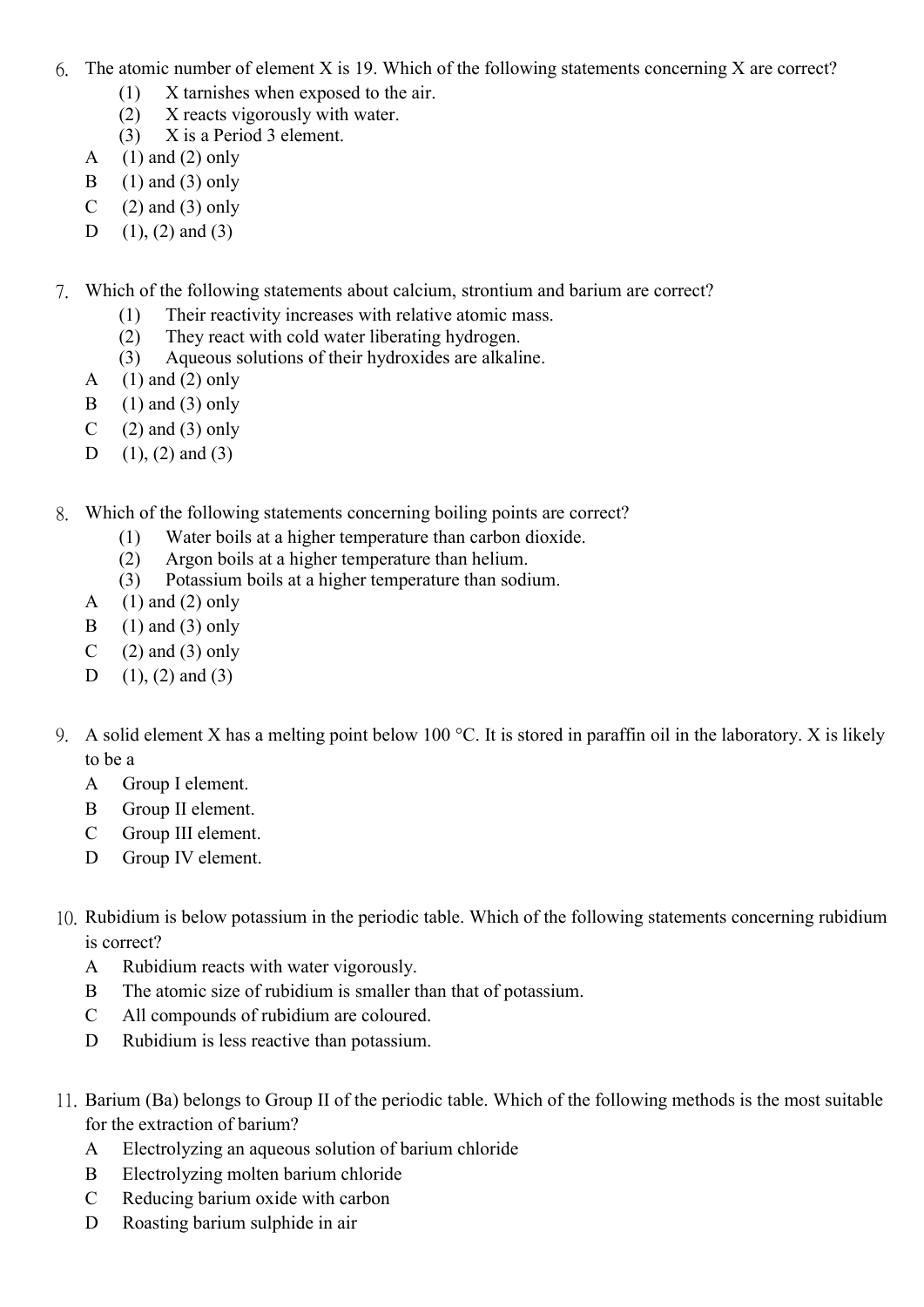- 12. Strontium is below calcium in Group II of the periodic table. Which of the following statements concerning strontium is INCORRECT?
	- A It is in Period 5 of the periodic table.
	- B It tarnishes quickly when exposed to the air.
	- C It can be obtained from its ore by reduction with carbon.
	- D Its atomic size is larger than that of calcium.
- 13. Caesium is a Group I element. Which of the following statements concerning caesium are correct?
	- (1) It reacts explosively with water.
	- (2) It gives a characteristic flame colour in flame test.
	- (3) It is a soft metal.
	- A  $(1)$  and  $(2)$  only
	- B  $(1)$  and  $(3)$  only
	- C  $(2)$  and  $(3)$  only
	- D  $(1)$ ,  $(2)$  and  $(3)$
- 14. Strontium is below calcium in Group II of the periodic table. Which of the following statements concerning strontium are correct?
	- (1) It is more reactive than calcium.
	- (2) It gives a characteristic flame colour in flame test.
	- (3) It can be obtained by the electrolysis of molten strontium chloride.
	- A  $(1)$  and  $(2)$  only
	- B  $(1)$  and  $(3)$  only
	- C  $(2)$  and  $(3)$  only
	- D  $(1)$ ,  $(2)$  and  $(3)$
- 15. The element astatine is below iodine in Group VII of the periodic table. Which of the following statements concerning astatine is / are correct?
	- (1) It is a coloured solid at room conditions.
	- (2) It is more reactive than chlorine.
	- (3) It is a Period 5 element.
	- A  $(1)$  only
	- $B$  (2) only
	- C  $(1)$  and  $(3)$  only
	- D  $(2)$  and  $(3)$  only
- 16. The element krypton (Kr) is below argon in Group 0 of the periodic table. Which of the following statements concerning krypton are correct?
	- (1) Its atom has an octet structure in the outermost shell.
	- (2) It is in Period 4 of the periodic table.
	- (3) Its density is higher than that of argon.
	- A  $(1)$  and  $(2)$  only
	- B  $(1)$  and  $(3)$  only
	- C  $(2)$  and  $(3)$  only
	- D  $(1)$ ,  $(2)$  and  $(3)$